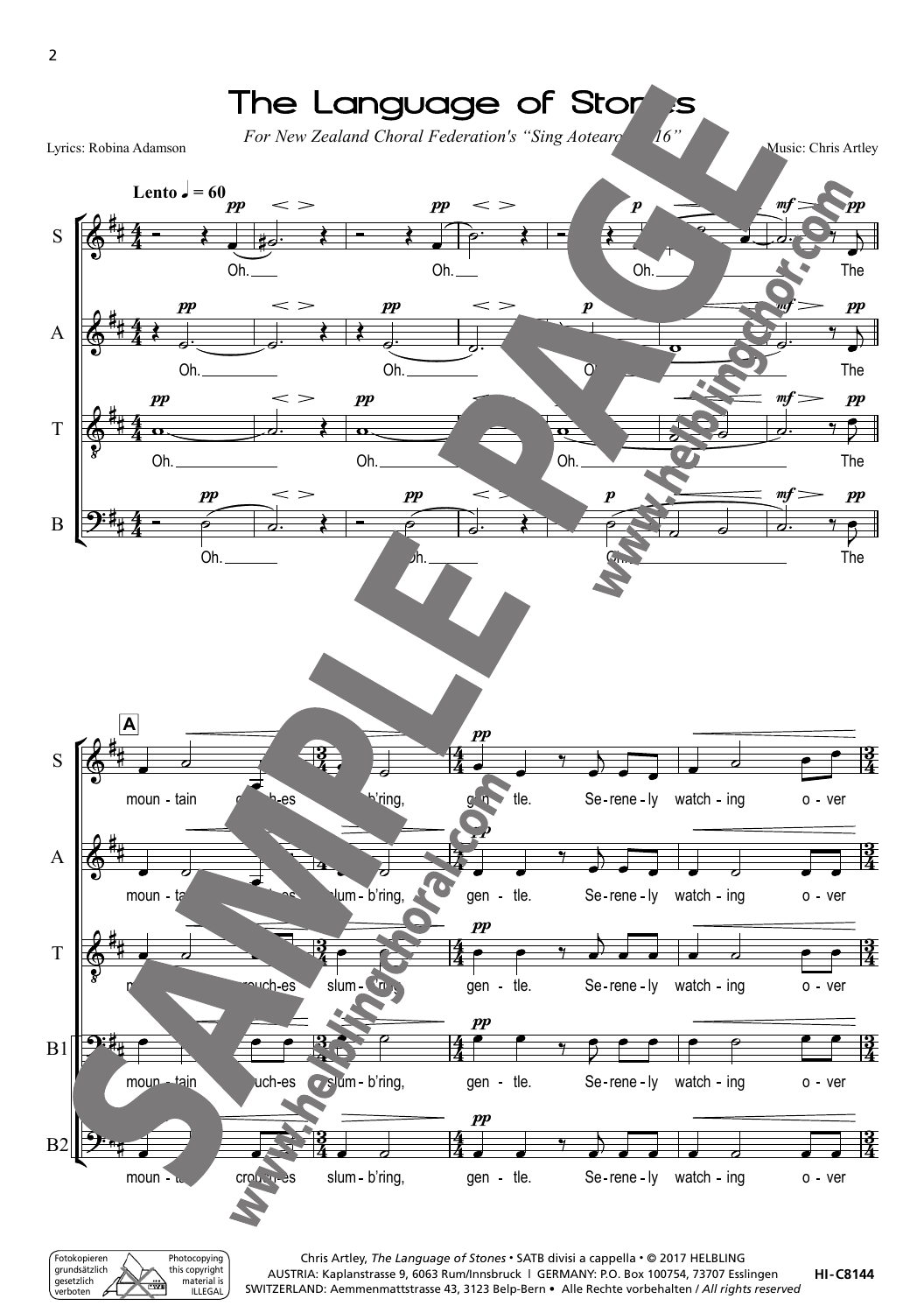

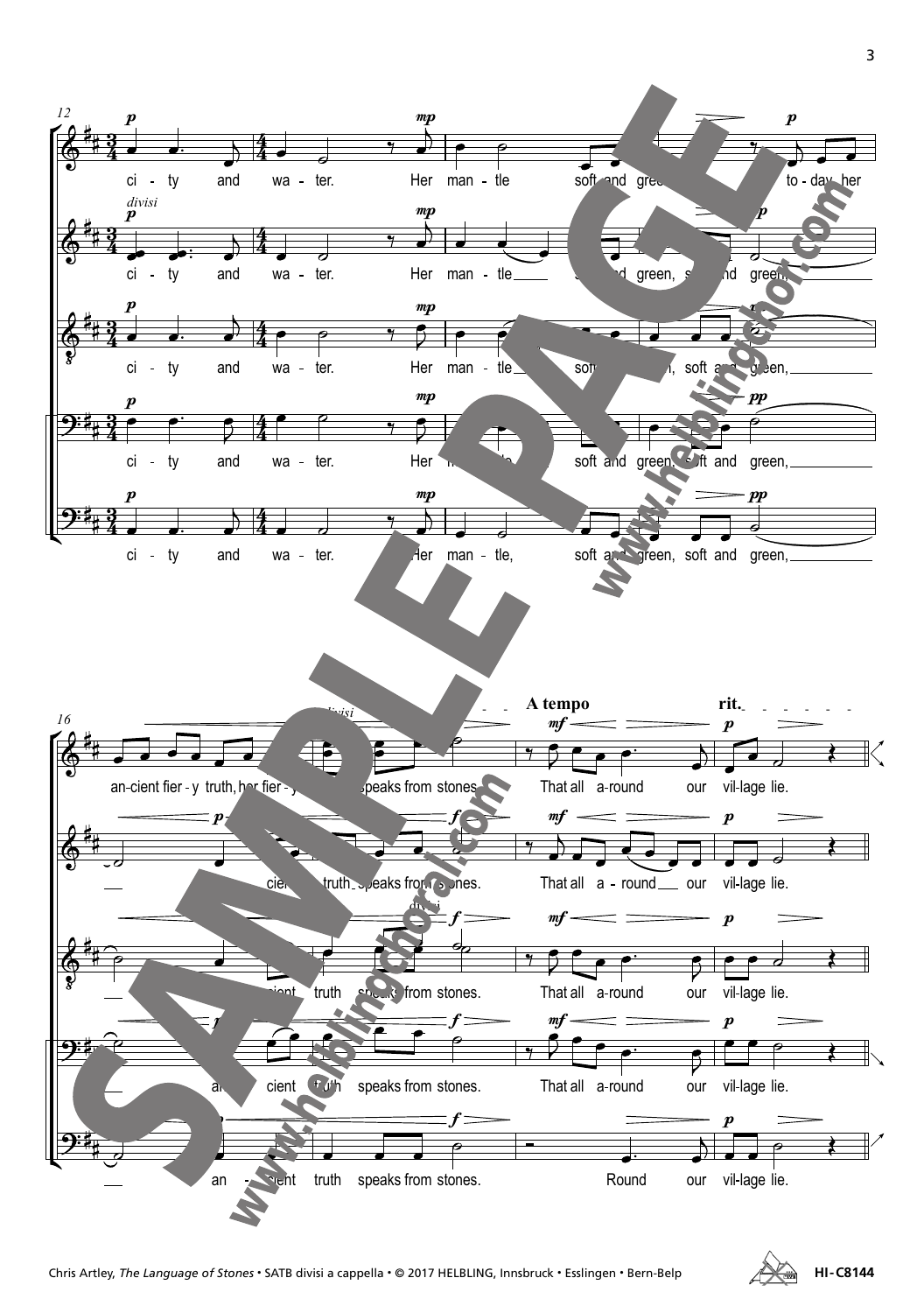4



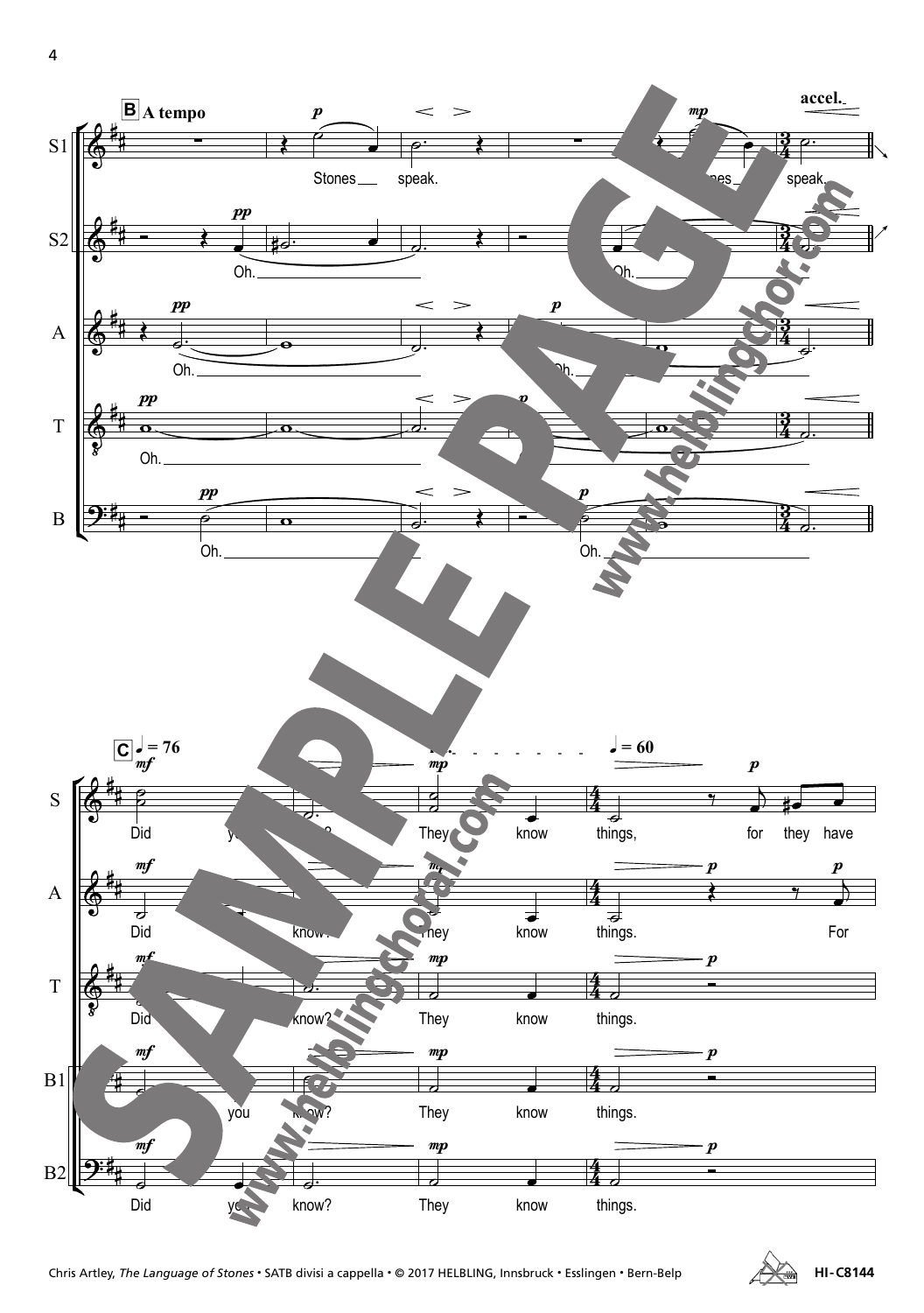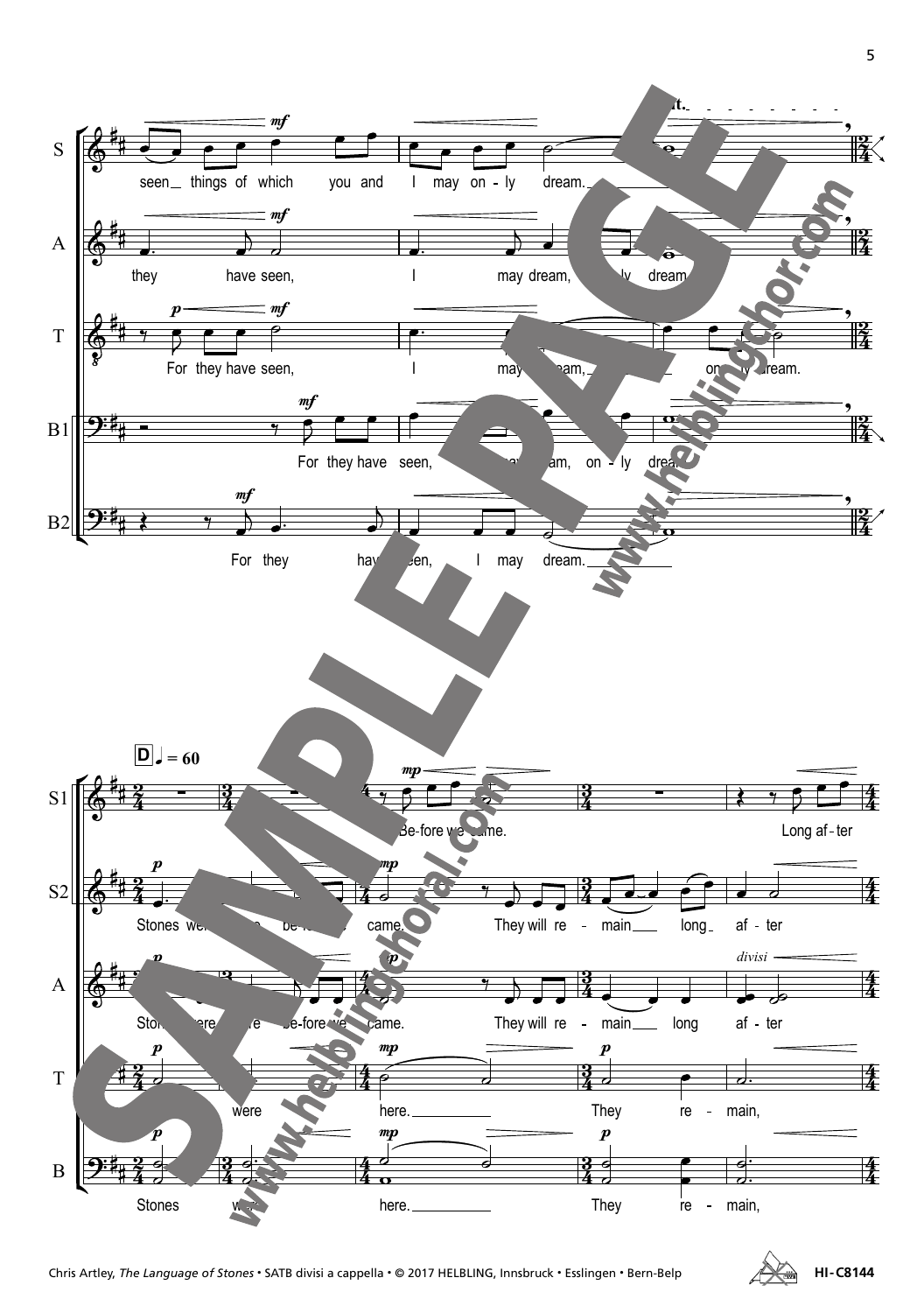

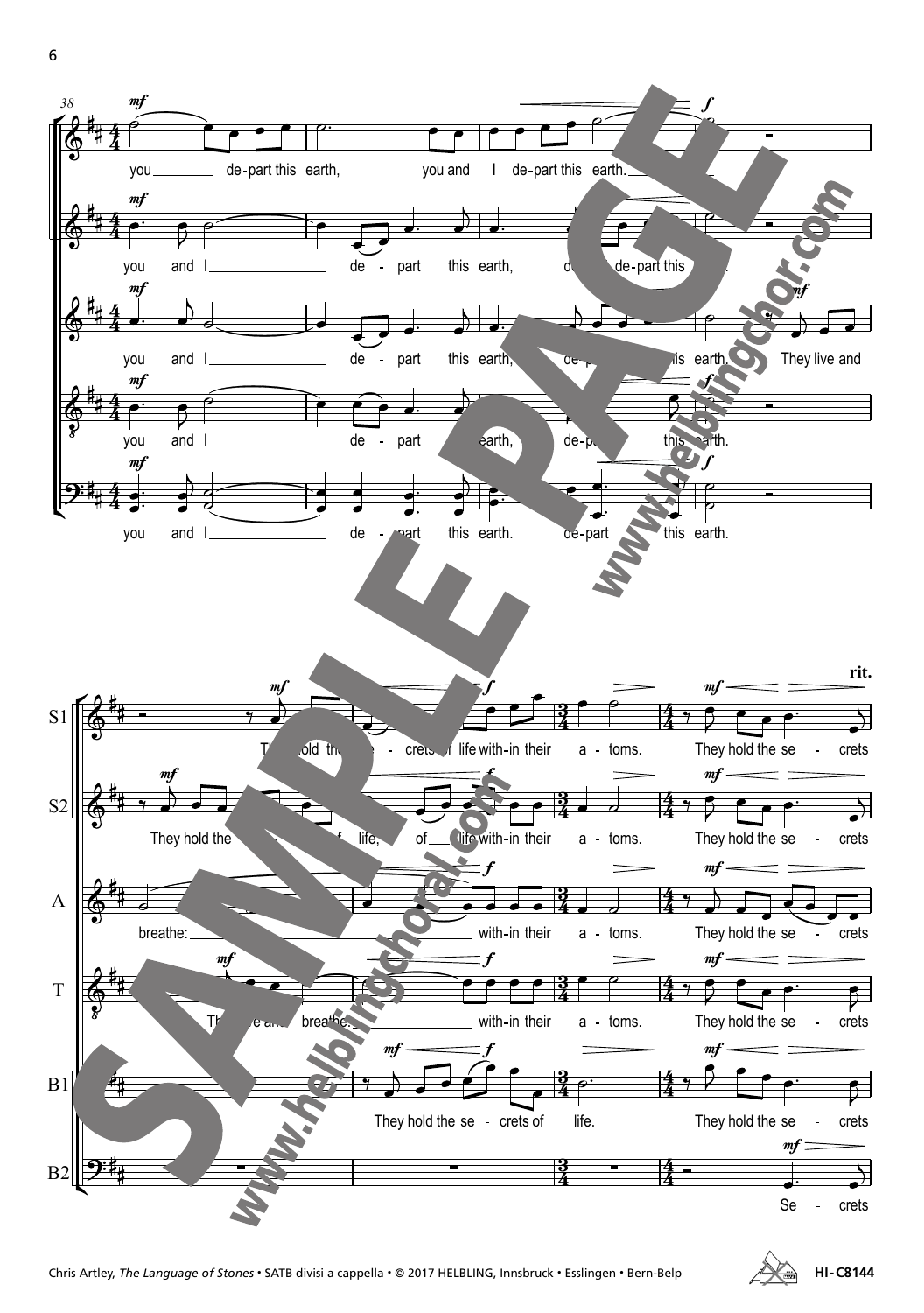

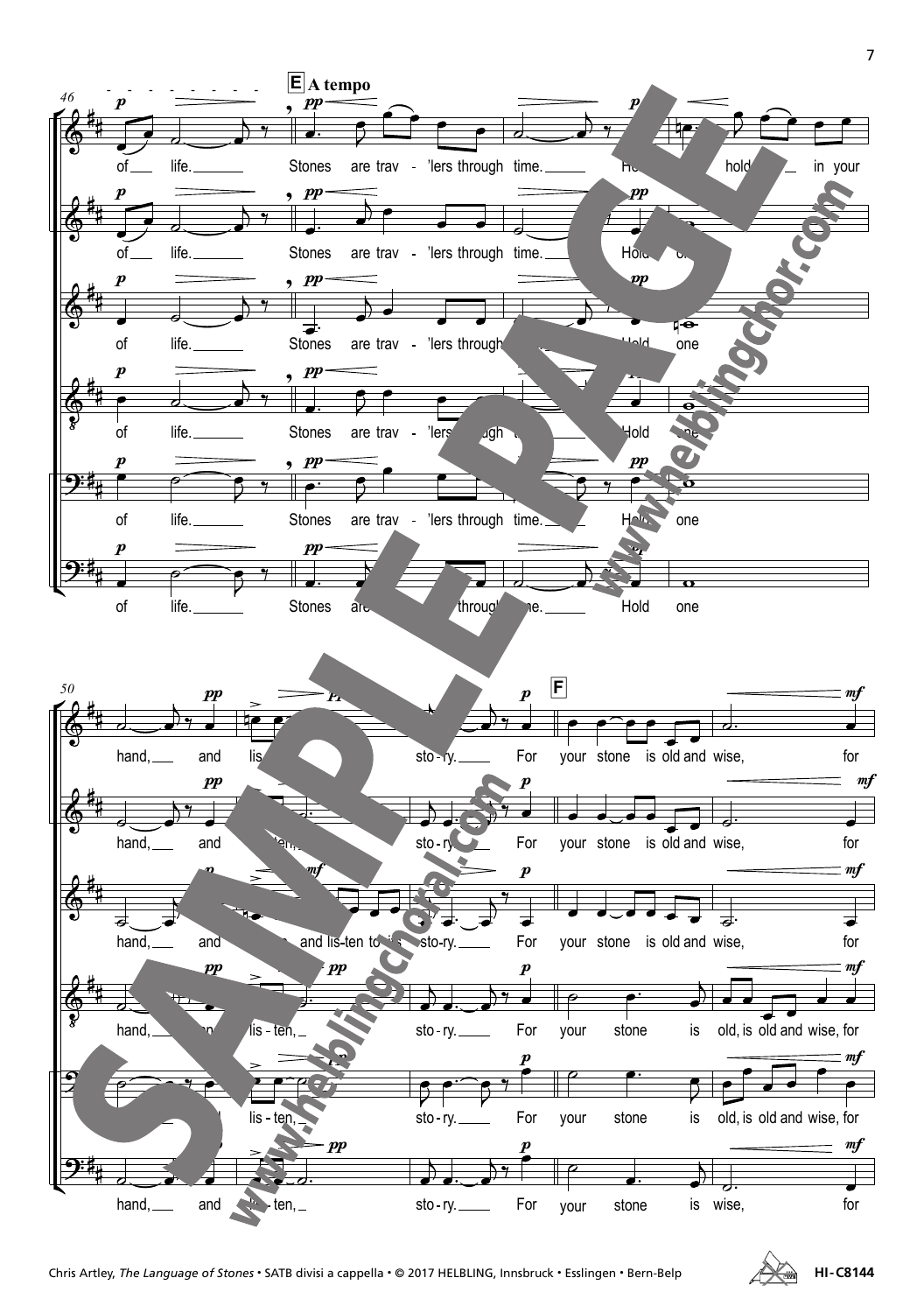